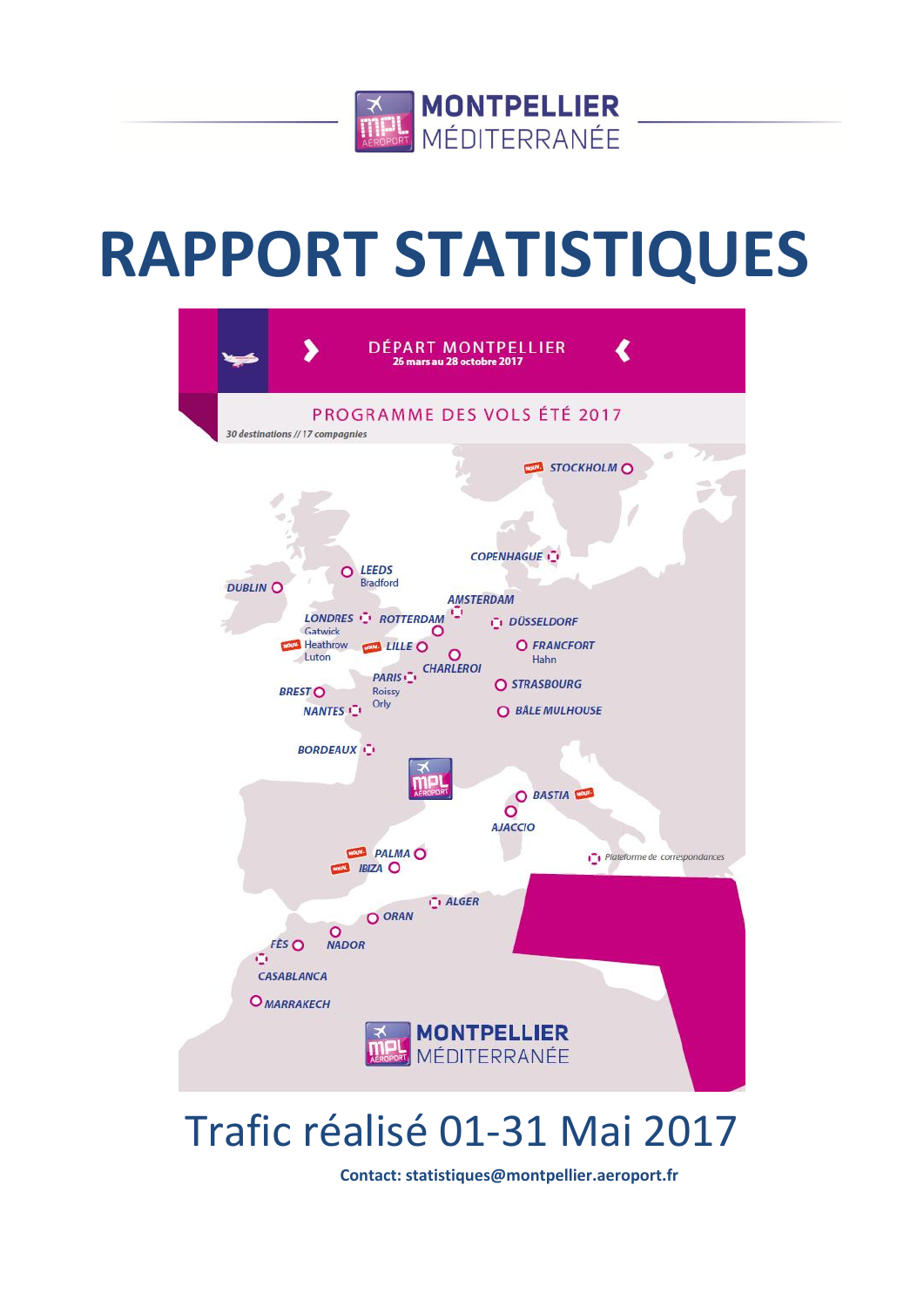## **TRAFIC COMMERCIAL**

|                             | Mois de : MAI |         |           | Cumul jusqu'au mois de : MAI |         |           |  |
|-----------------------------|---------------|---------|-----------|------------------------------|---------|-----------|--|
|                             | 2017          | 2016    | Variation | 2017                         | 2016    | Variation |  |
| <b>Passagers:</b>           | 163 541       | 154 747 | 5,68%     | 665 124                      | 616 620 | 7,87%     |  |
| <b>LOCAUX:</b>              | 163 209       | 154 616 | 5,56%     | 664 589                      | 616 076 | 7,87%     |  |
| <b>NATIONAUX</b>            | 101 332       | 93 019  | 8,94%     | 445 266                      | 413 281 | 7,74%     |  |
| <b>Réguliers</b>            | 100 776       | 91 954  | 9,59%     | 442 553                      | 410 825 | 7,72%     |  |
| Non Réguliers               | 556           | 1 0 6 5 | $-47,79%$ | 2 7 1 3                      | 2 4 5 6 | 10,46%    |  |
| <b>EUROPEENS</b>            | 43 862        | 46 521  | $-5,72%$  | 135 629                      | 133 681 | 1,46%     |  |
| <b>Réguliers</b>            | 43 4 88       | 45 536  | $-4,50%$  | 133 342                      | 131 304 | 1,55%     |  |
| Non Réguliers               | 374           | 985     | $-62,03%$ | 2 2 8 7                      | 2 3 7 7 | $-3,79%$  |  |
| <b>INTERNATIONAUX</b>       | 18 015        | 15 076  | 19,49%    | 83 694                       | 69 114  | 21,10%    |  |
| <b>Réguliers</b>            | 18 013        | 15 076  | 19,48%    | 83 410                       | 69 093  | 20,72%    |  |
| Non Réguliers               |               |         | 100,00%   | 284                          | 21      | 1252,38%  |  |
| <b>TRANSITS (ARRIVEES):</b> | 332           | 131     | 153,44%   | 535                          | 544     | $-1,65%$  |  |

 $\Box$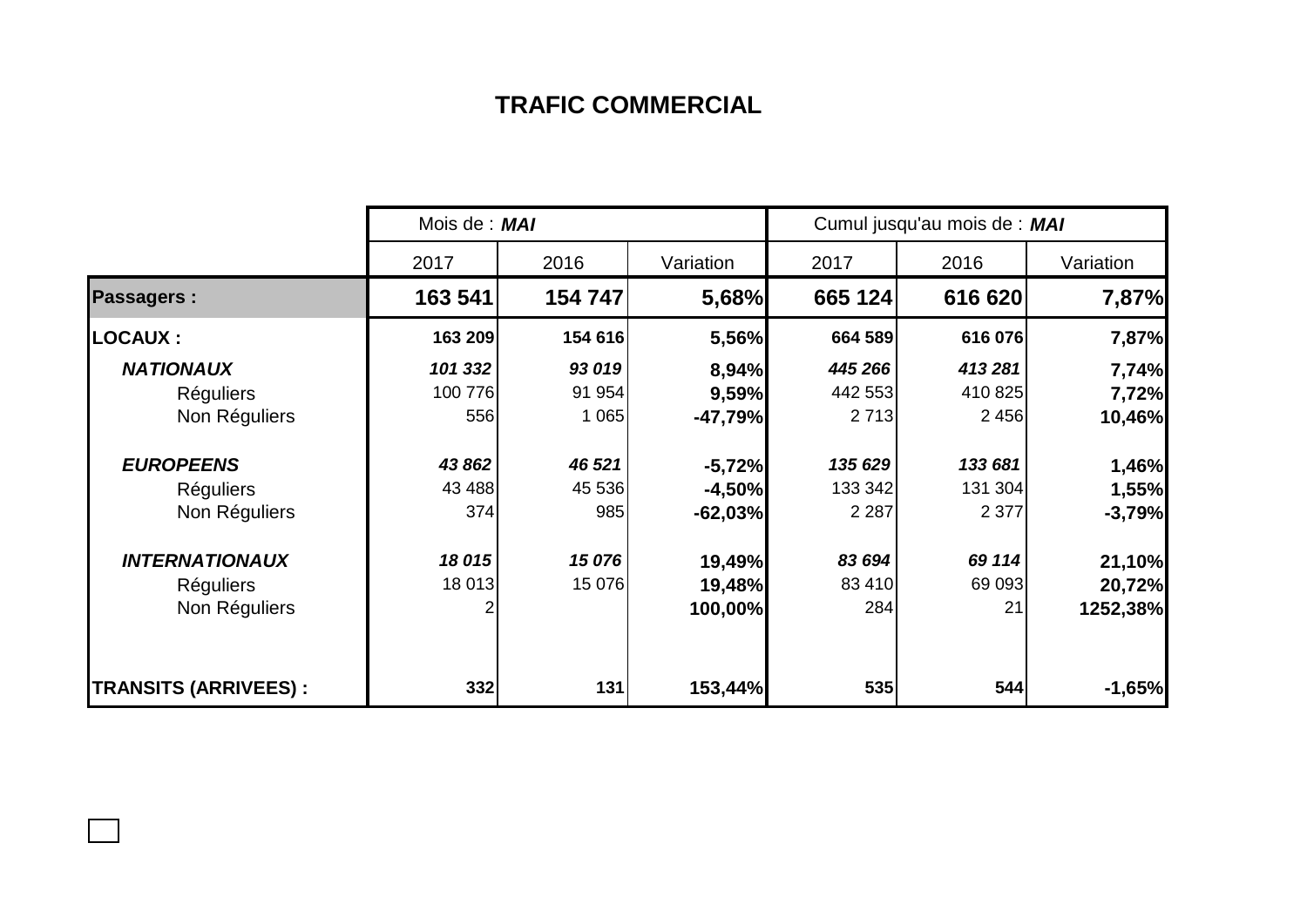### **COMPARATIF TRAFIC PAR DESTINATIONS ET NATIONALITES - 2017/16 à fin MAI 2017**

|                                                  | mai              |                    | Variation                                            | <b>TOTAL</b>       |                   | Variation                                     |
|--------------------------------------------------|------------------|--------------------|------------------------------------------------------|--------------------|-------------------|-----------------------------------------------|
| <b>VILLES</b>                                    | 2016             | 2017               | 2017/16                                              | 2016               | 2017              | 2017/16                                       |
| <b>PARIS</b><br><b>PARIS Ch Gaulle</b>           |                  |                    |                                                      |                    |                   |                                               |
| <b>PARIS ORLY OUEST (Air France)</b>             | 32 177<br>41 937 | 31 255<br>48 015   | $-2,87%$<br>14,49%                                   | 155 220<br>187 433 | 152 784<br>217873 | $-1,57%$<br>16,24%                            |
| <b>PARIS LE BOURGET</b>                          | 17               | 16                 | $-5,88%$                                             | 61                 | 62                | 1,64%<br>100,00%                              |
| <b>PARIS ORLY (Autres)</b><br><b>TOTAL PARIS</b> | 74 131           | 79 286             | 6,95%                                                | 342 714            | 366<br>371 085    | 8,28%                                         |
|                                                  |                  |                    |                                                      |                    |                   |                                               |
| NATIONAUX HORS PARIS<br><b>AJACCIO</b>           | 709              | 609                | $-14,10%$                                            | 1436               | 1 3 1 3           | $-8,57%$                                      |
| <b>BASTIA</b>                                    |                  | 268                | 100.00%                                              | 78                 | 583               | 647,44%                                       |
| <b>BIARRITZ</b><br><b>BORDEAUX</b>               | 779              | 619                | $-20,54%$                                            | 2592               | 2882              | 100,00%<br>11,19%                             |
| <b>BREST</b>                                     | 1 1 5 8          | 1421               | 22,71%                                               | 3 095              | 3 2 1 1           | 3.75%                                         |
| <b>CAEN</b><br><b>CHALON VATRY</b>               | 35               |                    | --<br>$-100,00%$                                     | 64<br>137          | 35                | $-45,31%$<br>$-100,00%$                       |
| LILLE                                            |                  | 1823               | 100,00%                                              | 65                 | 3536              | 5340,00%                                      |
| <b>LORIENT</b><br><b>LYON</b>                    | 1 0 6 3          |                    | $\overline{\phantom{a}}$<br>$-100,00%$               | 60<br>4 0 5 8      | 63                | 5,00%<br>$-100,00%$                           |
| <b>METZ NANCY</b>                                |                  |                    | $\overline{\phantom{a}}$                             | 5                  | 91                | 1720.00%                                      |
| <b>NANTES</b><br><b>NICE</b>                     | 13 276           | 15787<br>6         | 18,91%<br>100.00%                                    | 54 584<br>62       | 58 646<br>82      | 7,44%<br>32,26%                               |
| PAU                                              |                  |                    |                                                      |                    |                   | $\sim$                                        |
| <b>RENNES</b><br><b>ST BRIEUC</b>                | 60               | 69                 | 15,00%                                               | 64<br>60           | 70<br>70          | 9,38%<br>16.67%                               |
| <b>STRASBOURG</b>                                | 1 4 5 5          | 1 2 3 6            | $-15,05%$                                            | $3\,509$           | 2956              | $-15,76%$                                     |
|                                                  |                  |                    |                                                      |                    |                   |                                               |
| <b>Autres Charters Nat.</b>                      | 353              | 208                | -41,08%                                              | 698                | 642               | $-8,02%$                                      |
| <b>TOTAL NATIONAUX HORS PARIS</b>                | 18888            | 22 046             | 16,72%                                               | 70 567             | 74 181            | 5,12%                                         |
|                                                  |                  |                    |                                                      |                    |                   |                                               |
| <b>TOTAL NATIONAUX</b>                           | 93 019           | 101 332            | 8,94%                                                | 413 281            | 445 266           | 7,74%                                         |
| EUROPEENS                                        |                  |                    |                                                      |                    |                   |                                               |
| <b>AMSTERDAM</b><br><b>BALE-MULHOUSE</b>         | 6 4 0 2<br>3808  | 5 1 7 6<br>3884    | $-19.15%$<br>2.00%                                   | 19 965<br>14 588   | 22 048<br>12 684  | 10,43%<br>$-13.05%$                           |
| <b>BIRMINGHAM</b>                                |                  |                    |                                                      |                    |                   |                                               |
| <b>BRUXELLES</b><br><b>BUDAPEST</b>              |                  |                    | $\overline{\phantom{a}}$<br>$\overline{\phantom{a}}$ | 4                  | 7<br>58           | 75,00%<br>100,00%                             |
| <b>CARDIFF</b>                                   |                  |                    | $\overline{\phantom{a}}$                             |                    |                   | $\mathord{\hspace{1pt}\text{--}\hspace{1pt}}$ |
| <b>CHARLEROI</b><br><b>COLOGNE</b>               | 6 189            | 5 9 0 4            | $-4,60%$                                             | 24 109             | 24 3 94           | 1,18%                                         |
| <b>COPENHAGUE</b>                                | 2 7 0 4          | 2722               | 0,67%                                                | 3 2 6 8            | 2722              | $-16,71%$                                     |
| <b>CRACOVIE</b><br><b>DUBLIN</b>                 | 1 1 0 1          | 2414               | 119,26%                                              | 1 1 0 1            | 3126              | 183,92%                                       |
| <b>DUBROVNIK</b>                                 | 379              | 35                 | $-90,77%$                                            | 379                | 35                | $-90,77%$                                     |
| <b>DUSSELDORF</b><br><b>EDIMBOURG</b>            | 365              | 314                | $-13,97%$<br>$\overline{\phantom{a}}$                | 379                | 316               | $-16,62%$<br>$\sim$                           |
| <b>FRANCFORT</b>                                 |                  |                    |                                                      |                    | 192               | 100,00%                                       |
| <b>FRANCFORT HAHN</b>                            | 4 0 36           | 4 100              | 1,59%                                                | 7886               | 8521              | 8,05%                                         |
| <b>FUNCHAL</b><br><b>GENEVE</b>                  | 32               | 21                 | $-34,38%$                                            | 228<br>67          | 45                | $-100,00%$<br>$-32.84%$                       |
| <b>IBIZA</b>                                     |                  |                    |                                                      |                    |                   |                                               |
| <b>LEEDS</b><br><b>LISBONNE</b>                  | 532<br>100       | 61                 | $-100,00%$<br>$-39,00%$                              | 532<br>104         | 62                | $-100,00%$<br>-40,38%                         |
| <b>LONDRES GATWICK</b>                           | 13 4 62          | 13 347             | $-0,85%$                                             | 46 624             | 52 616            | 12,85%                                        |
| <b>LONDRES HEATHROW</b><br><b>LONDRES LUTON</b>  | 1 2 9 5          | 745<br>1589        | 100,00%<br>22,70%                                    | 1 2 9 5            | 745<br>1777       | 100,00%<br>37,22%                             |
| <b>MADRID</b>                                    |                  | 3                  | 100.00%                                              |                    | 3                 | 100,00%                                       |
| MALAGA<br><b>MALTE</b>                           |                  |                    | $\overline{\phantom{a}}$                             |                    | 3                 | 100,00%<br>н.                                 |
| <b>MANCHESTER</b>                                |                  | 5                  | 100,00%                                              | 214                | 40                | $-81,31%$                                     |
| <b>MUNICH</b><br>OSLO                            |                  |                    | ⊷.<br>$\sim$                                         |                    | 70                | 100,00%                                       |
| PALMA                                            |                  | 279                | 100,00%                                              |                    | 754               | 100,00%                                       |
| <b>PORTO</b><br>PULA                             | 98<br>171        | 63                 | $-35,71%$<br>$-100,00%$                              | 252<br>171         | 65                | $-74,21%$<br>$-100,00%$                       |
| <b>ROME FIUMICINO</b>                            | 2 4 8 9          |                    | $-100,00%$                                           | 7 7 7 4            | 178               | $-97,71%$                                     |
| <b>ROTTERDAM</b><br><b>STOCKHOLM</b>             | 3 1 5 3          | 3 1 4 5            | $-0,25%$<br>$\sim$                                   | 4 0 3 7            | 4837              | 19,82%<br>-- 1                                |
| <b>VENISE</b>                                    |                  | 3                  | 100,00%                                              |                    | 6                 | 100,00%                                       |
| <b>ZURICH</b>                                    |                  | 3                  | 100,00%                                              | 10                 | 21                | 110,00%                                       |
|                                                  |                  |                    |                                                      |                    |                   |                                               |
| <b>Autres Charters Euro.</b>                     | 205              | 49                 | $-76,10%$                                            | 687                | 297               | -56,77%                                       |
| <b>TOTAL EUROPEENS</b>                           | 46 521           | 43 862             | $-5,72%$                                             | 133 681            | 135 629           | 1,46%                                         |
| <b>INTERNATIONAUX</b>                            |                  |                    |                                                      |                    |                   |                                               |
| <b>AGADIR</b>                                    |                  |                    | $\sim$                                               | 4                  |                   | $-100,00%$                                    |
| <b>ALGER</b><br>CASABLANCA                       | 998<br>4 9 2 5   | 1 0 6 3<br>5 4 4 8 | 6,51%<br>10,62%                                      | 2046<br>26 230     | 5 3 5 3<br>27 020 | 161,63%<br>3,01%                              |
| DAKAR                                            |                  |                    |                                                      |                    |                   | $\sim$                                        |
| <u>DJERBA</u><br>FES                             | 3672             | 4744               | 29,19%                                               | 17 499             | 22 410            | $\mathbf{u}$<br>28,06%                        |
| <b>ISTANBUL</b>                                  |                  |                    | $\overline{\phantom{a}}$                             |                    |                   |                                               |
| <b>JEDDAH</b><br><b>MARRAKECH</b>                | 2889             | 3512               | $\overline{\phantom{a}}$<br>21,56%                   | 10 086             | 13 0 24           | H<br>29,13%                                   |
| <b>MONASTIR</b>                                  |                  |                    | $\overline{\phantom{a}}$                             |                    |                   | н.                                            |
| <b>NADOR</b><br>ORAN                             | 2 0 5 9          | 2899               | 40,80%<br>٠.                                         | 10 005             | 12799             | 27,93%                                        |
| <b>OUJDA</b>                                     |                  |                    |                                                      |                    |                   | $\sim$ $\sim$                                 |
| <b>TANGER</b><br><b>TUNIS</b>                    | 533              | 349                | $-34,52%$<br>$\overline{\phantom{a}}$                | 3 2 3 6            | 2995              | $-7,45%$<br>$\sim$                            |
|                                                  |                  |                    |                                                      |                    |                   |                                               |
|                                                  |                  |                    |                                                      |                    |                   |                                               |
| <b>Autres Charters Inter.</b>                    |                  |                    | $\overline{\phantom{a}}$                             | 8                  | 93                | 1062,50%                                      |
| <b>TOTAL INTERNATIONAUX</b>                      | 15 076           | 18 015             | 19,49%                                               | 69 114             | 83 694            | 21,10%                                        |
| <b>TOTAL</b>                                     | 154 616          | 163 209            | 5,56%                                                | 616 076            | 664 589           | 7,87%                                         |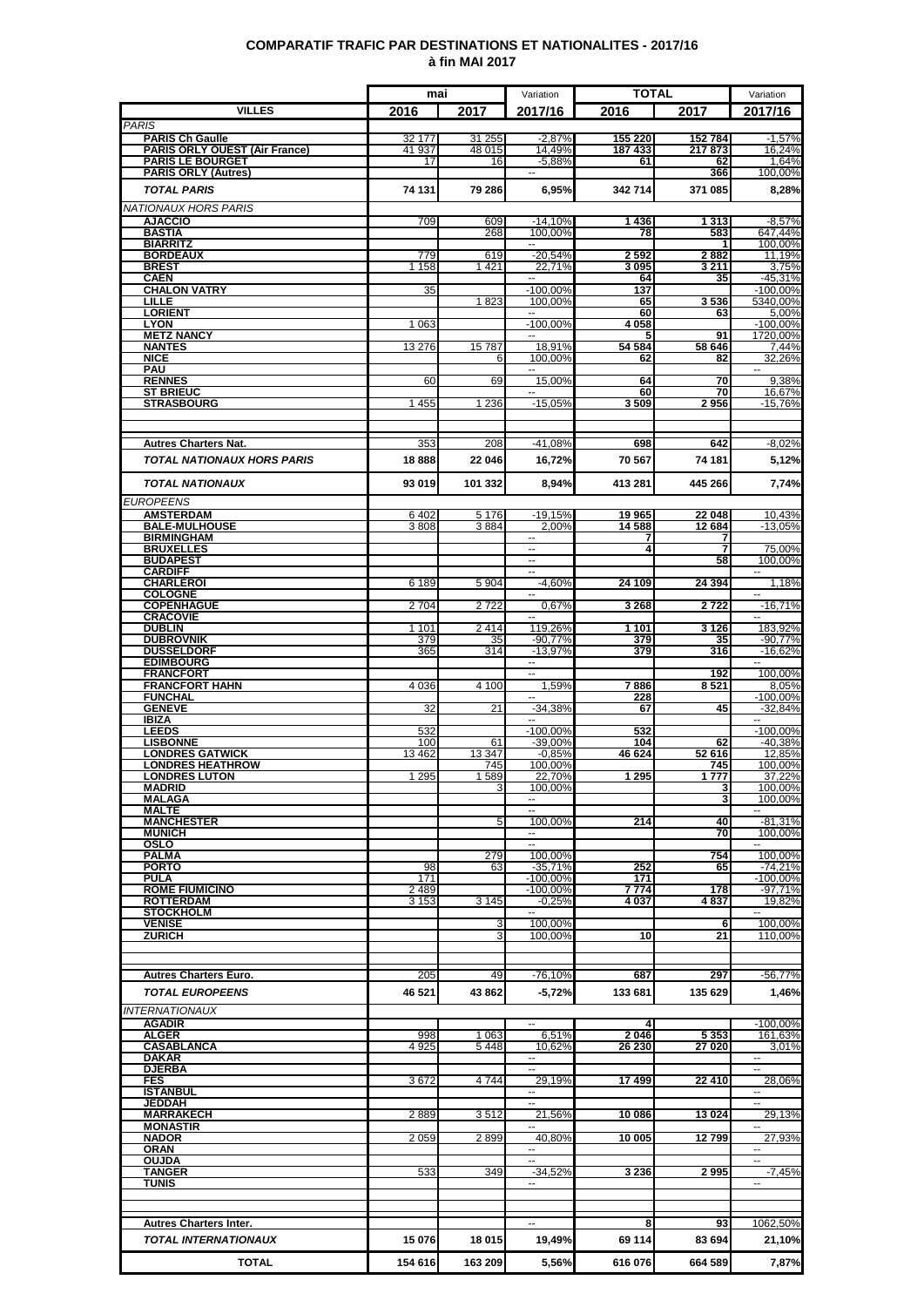#### **à fin MAI 2017 Comparatif Trafic Par Compagnies - 2017/16 Vols Réguliers et Non Réguliers**

|                                                                 | mai     |         | Variation                | <b>TOTAL</b> |         | Variation  |
|-----------------------------------------------------------------|---------|---------|--------------------------|--------------|---------|------------|
|                                                                 | 2016    | 2017    | 2017/16                  | 2016         | 2017    | 2017/16    |
|                                                                 |         |         |                          |              |         |            |
| <b>REGULIERS</b>                                                |         |         |                          |              |         |            |
| <b>AER LINGUS</b>                                               | 1 1 0 1 | 2414    | 119,26%                  | 1 101        | 2681    | 143,51%    |
| <b>AIR ALGERIE</b>                                              | 998     | 1 0 6 3 | 6,51%                    | 2 0 46       | 5 3 5 3 | 161,63%    |
| AIR ARABIA MAROC                                                | 12 0 25 | 14775   | 22,87%                   | 55 692       | 67 241  | 20,74%     |
| <b>AIR FRANCE</b>                                               | 73 656  | 79 117  | 7,41%                    | 341 919      | 370 125 | 8.25%      |
| <b>ALITALIA</b>                                                 | 2 4 8 9 |         | $-100,00%$               | 7774         |         | $-100,00%$ |
| <b>ATLANTIC AIRLINES</b><br>(PAX EQUIPAGE)                      |         |         |                          |              | 1       | 100,00%    |
| <b>BRITISH AIRWAYS</b>                                          |         | 745     | 100,00%                  |              | 745     | 100,00%    |
| CHALAIR                                                         | 615     | 619     | 0,65%                    | 2 3 3 9      | 2797    | 19,58%     |
| <b>EASYJET</b>                                                  | 14 757  | 14 936  | 1,21%                    | 47 679       | 54 392  | 14,08%     |
| <b>EASYJET SWITZERLAND</b>                                      | 3808    | 3753    | $-1,44%$                 | 14 588       | 12 553  | $-13,95%$  |
| <b>EUROWINGS</b>                                                | 365     | 314     | $-13,97%$                | 365          | 314     | $-13,97%$  |
| <b>GERMANIA FLUGGESELLCHAFT</b>                                 |         | 279     | 100,00%                  |              | 279     | 100,00%    |
| HOP!                                                            | 8 0 6 0 | 6 0 0 8 | $-25,46%$                | 35 637       | 26 739  | $-24,97%$  |
| <b>KLM ROYAL DUTCH AIRLINES</b>                                 | 6402    | 5 1 7 6 | $-19,15%$                | 19 965       | 22 048  | 10,43%     |
| <b>LUFTHANSA</b>                                                |         |         |                          |              |         |            |
|                                                                 |         |         | 100,00%                  |              |         |            |
| NORWEGIAN AIR INTERNATIONAL LTD<br><b>NORWEGIAN AIR SHUTTLE</b> |         | 2722    |                          |              | 2722    | 100,00%    |
|                                                                 | 2 7 0 4 |         | $-100,00%$               | 3 2 6 8      |         | $-100,00%$ |
| <b>ROYAL AIR MAROC</b>                                          | 2 0 5 3 | 2 1 7 5 | 5,94%                    | 11 355       | 10816   | $-4,75%$   |
| <b>RYANAIR</b>                                                  | 10757   | 10 004  | $-7,00%$                 | 32 527       | 32 771  | 0,75%      |
| <b>SCANDINAVIAN AIRLINES SYSTEM</b>                             |         |         |                          |              |         |            |
| TRANSAVIA                                                       | 3 1 5 3 | 3 1 4 5 | $-0,25%$                 | 4 0 3 7      | 4837    | 19,82%     |
| <b>VOLOTEA</b>                                                  | 9623    | 15 0 32 | 56,21%                   | 30 929       | 42 891  | 38,68%     |
| <b>WEST AIR SWEDEN</b><br>(PAX EQUIPAGE)                        |         |         |                          | 1            |         | -100,00%   |
|                                                                 |         |         |                          |              |         |            |
|                                                                 |         |         |                          |              |         |            |
| <b>NON REGULIERS</b>                                            |         |         |                          |              |         |            |
| <b>AER LINGUS</b><br><b>AIGLE AZUR</b>                          |         |         |                          |              |         | ÷.         |
| <b>AIR ALGERIE</b>                                              |         |         | $\ddot{\phantom{1}}$     |              |         | Ξ.         |
| AIR ARABIA MAROC                                                |         |         | $\sim$                   |              |         |            |
| <b>AIR CORSICA</b>                                              |         |         |                          |              | 314     | 100,00%    |
| <b>AIR EUROPA</b>                                               | 186     |         | $-100,00%$               | 542          | 475     | $-12,36%$  |
| <b>AIR FRANCE</b>                                               | 650     | 99      | $-84,77%$                | 925          | 478     | $-48,32%$  |
| AIR MEDITERRANEE<br><b>AIR NOSTRUM</b>                          |         |         | --                       |              |         | ۰.         |
| <b>AIR VALLEE</b>                                               |         |         | -                        |              |         | --         |
| <b>AIRLINAIR</b>                                                |         |         | --                       |              |         | ۰.         |
| <b>ALITALIA</b>                                                 |         |         |                          |              |         | ٠.         |
| <b>ATLANTIQUE AIR ASSISTANCE</b>                                |         |         |                          |              |         |            |
| <b>ATLANTIC AIRLINES</b>                                        |         |         |                          |              |         |            |
| <b>AVIATION DEFENSE SERVICE</b>                                 |         |         |                          |              |         |            |
| <b>BRIT AIR</b><br><b>BRITISH AIRWAYS</b>                       |         |         |                          |              |         |            |
| CHALAIR                                                         |         |         |                          | 80           | 1       | $-98,75%$  |
| <b>DENIM AIR</b>                                                |         |         |                          |              |         |            |
| <b>EASTERN AIRWAYS</b>                                          |         |         |                          |              | 58      | 100,00%    |
| <b>EASYJET</b>                                                  |         |         |                          | 240          | 366     | 52,50%     |
| <b>EASYJET SWITZERLAND</b>                                      |         | 131     | 100,00%                  |              | 131     | 100,00%    |
| <b>EUROPE AIRPOST</b><br><b>EUROWINGS</b>                       |         |         |                          |              |         |            |
| <b>GERMANIA FLUGGESELLCHAFT</b>                                 |         |         |                          |              |         |            |
| HOP!                                                            | 82      | 127     | 54,88%                   | 297          | 387     | 30,30%     |
| <b>KLM ROYAL DUTCH AIRLINES</b>                                 |         |         |                          |              |         |            |
| <b>LUFTHANSA</b>                                                |         |         |                          |              | 70      | 100,00%    |
| NETJETS TRANSPORTES AEREOS                                      | 16      | 6       | $-62,50%$                | 53           | 41      | $-22,64%$  |
| NORWEGIAN AIR INTERNATIONAL LTD                                 |         |         |                          |              |         |            |
| <b>NORWEGIAN AIR SHUTTLE</b><br>PAN EUROPEAN AIR SERVICE        |         | 3       | 100,00%                  | 13           | 9       | $-30,77%$  |
| REGIONAL Cie Européenne                                         |         |         | $\overline{\phantom{a}}$ |              |         | ۰.         |
| <b>ROYAL AIR MAROC</b>                                          |         |         |                          |              |         |            |
| <b>RYANAIR</b>                                                  |         |         | $\overline{\phantom{a}}$ | 154          | 882     | 472,73%    |
| <b>SATA INTERNACIONAL</b>                                       |         |         | $\overline{\phantom{a}}$ |              |         | ۰.         |
| <b>SCANDINAVIAN AIRLINES SYSTEM</b>                             |         |         |                          |              |         | ۰.         |
| <b>SKY BRIDGE AIR</b><br>SUN AIR OF SCANDINAVIA                 | 60      |         | $-100,00%$               | 431          | 189     | $-56,15%$  |
| TRANSAVIA                                                       |         |         |                          |              |         |            |
| <b>TRAVEL SERVICE AIRLINES</b>                                  | 597     |         | -100,00%                 | 597          |         | -100,00%   |
| <b>TUNISAIR</b>                                                 |         |         |                          |              |         |            |
| <b>TWIN JET</b>                                                 | 22      |         | -100,00%                 | 22           |         | -100,00%   |
| <b>VIP WINGS</b>                                                |         |         |                          |              |         |            |
| <b>VLM AIRLINES</b><br>VOLOTEA                                  | 115     | 139     | 20,87%                   | 115          | 139     | 20,87%     |
| <b>WEST AIR SWEDEN</b>                                          |         |         |                          |              |         |            |
| <b>XL AIRWAYS</b>                                               |         |         |                          |              |         |            |
|                                                                 |         |         |                          |              |         |            |
|                                                                 |         |         |                          |              |         |            |
|                                                                 |         |         |                          |              |         |            |
|                                                                 |         | 427     |                          | 1 3 8 5      | 1744    |            |
| <b>Autres Compagnies</b>                                        | 322     |         | 32,61%                   |              |         | 25,92%     |
|                                                                 |         |         |                          |              |         |            |
| <b>TOTAL REGULIERS</b>                                          | 152 566 | 162 277 | 6,37%                    | 611 222      | 659 305 | 7,87%      |
|                                                                 |         |         |                          |              |         |            |
| TOTAL NON REGULIERS                                             | 2050    | 932     | $-54,54%$                | 4854         | 5 2 8 4 | 8,86%      |
|                                                                 |         |         |                          |              |         |            |
| <b>TOTAL GENERAL</b>                                            | 154 616 | 163 209 | 5,56%                    | 616 076      | 664 589 | 7,87%      |
|                                                                 |         |         |                          |              |         |            |

*COMPAGNIES AYANT DES VOLS REGULIERS ET NON REGULIERS*

| <b>TOTAL AER LINGUS</b>               | 1 1 0 1 | 2414     | 119,26%     | 1 1 0 1 | 2681    | 143,51%    |
|---------------------------------------|---------|----------|-------------|---------|---------|------------|
| <b>TOTAL AIR ALGERIE</b>              | 998     | 1 0 6 3  | 6,51%       | 2 0 4 6 | 5 3 5 3 | 161,63%    |
| TOTAL AIR ARABIA MAROC                | 12 0 25 | 14 7 7 5 | 22,87%      | 55 692  | 67 241  | 20,74%     |
| <b>TOTAL AIR FRANCE</b>               | 74 306  | 79 216   | 6.61%       | 342 844 | 370 603 | 8,10%      |
| <b>TOTAL ALITALIA</b>                 | 2489    |          | $-100.00\%$ | 7 7 7 4 |         | $-100,00%$ |
| <b>TOTAL BRITISH AIRWAYS</b>          |         | 745      | 100,00%     |         | 745     | 100,00%    |
| <b>TOTAL CHALAIR</b>                  | 615     | 619      | 0,65%       | 2419    | 2798    | 15,67%     |
| <b>TOTAL EASYJET</b>                  | 14757   | 14 936   | 1,21%       | 47919   | 54 758  | 14,27%     |
| TOTAL EASYJET SWITZERLAND             | 3808    | 3884     | 2,00%       | 14 588  | 12 684  | $-13,05%$  |
| <b>TOTAL EUROWINGS</b>                | 365     | 314      | $-13,97%$   | 365     | 314     | $-13,97%$  |
| TOTAL GERMANIA FLUGGESELLCHAFT        |         | 279      | 100,00%     |         | 279     | 100,00%    |
| <b>TOTAL HOP!</b>                     | 8 1 4 2 | 6 1 3 5  | $-24,65%$   | 35 934  | 27 126  | $-24,51%$  |
| TOTAL KLM ROYAL DUTCH AIRLINES        | 6402    | 5 1 7 6  | $-19,15%$   | 19 9 65 | 22 048  | 10,43%     |
| <b>TOTAL LUFTHANSA</b>                |         |          | --          |         | 70      | 100,00%    |
| TOTAL NORWEGIAN AIR INTERNATIONAL LTL |         | 2722     | 100,00%     |         | 2722    | 100,00%    |
| TOTAL NORWEGIAN AIR SHUTTLE           | 2704    |          | $-100.00\%$ | 3 2 6 8 |         | $-100,00%$ |
| TOTAL ROYAL AIR MAROC                 | 2 0 5 3 | 2 1 7 5  | 5,94%       | 11 355  | 10816   | $-4,75%$   |
| <b>TOTAL RYANAIR</b>                  | 10757   | 10 004   | $-7,00%$    | 32 681  | 33 653  | 2,97%      |
| TOTAL SCANDINAVIAN AIRLINES SYSTEM    |         |          | --          |         |         | --         |
| <b>TOTAL TRANSAVIA</b>                | 3 1 5 3 | 3 1 4 5  | $-0.25%$    | 4 0 3 7 | 4 8 3 7 | 19,82%     |
| <b>TOTAL VOLOTEA</b>                  | 9738    | 15 171   | 55,79%      | 31 044  | 43 030  | 38,61%     |
|                                       |         |          |             |         |         |            |